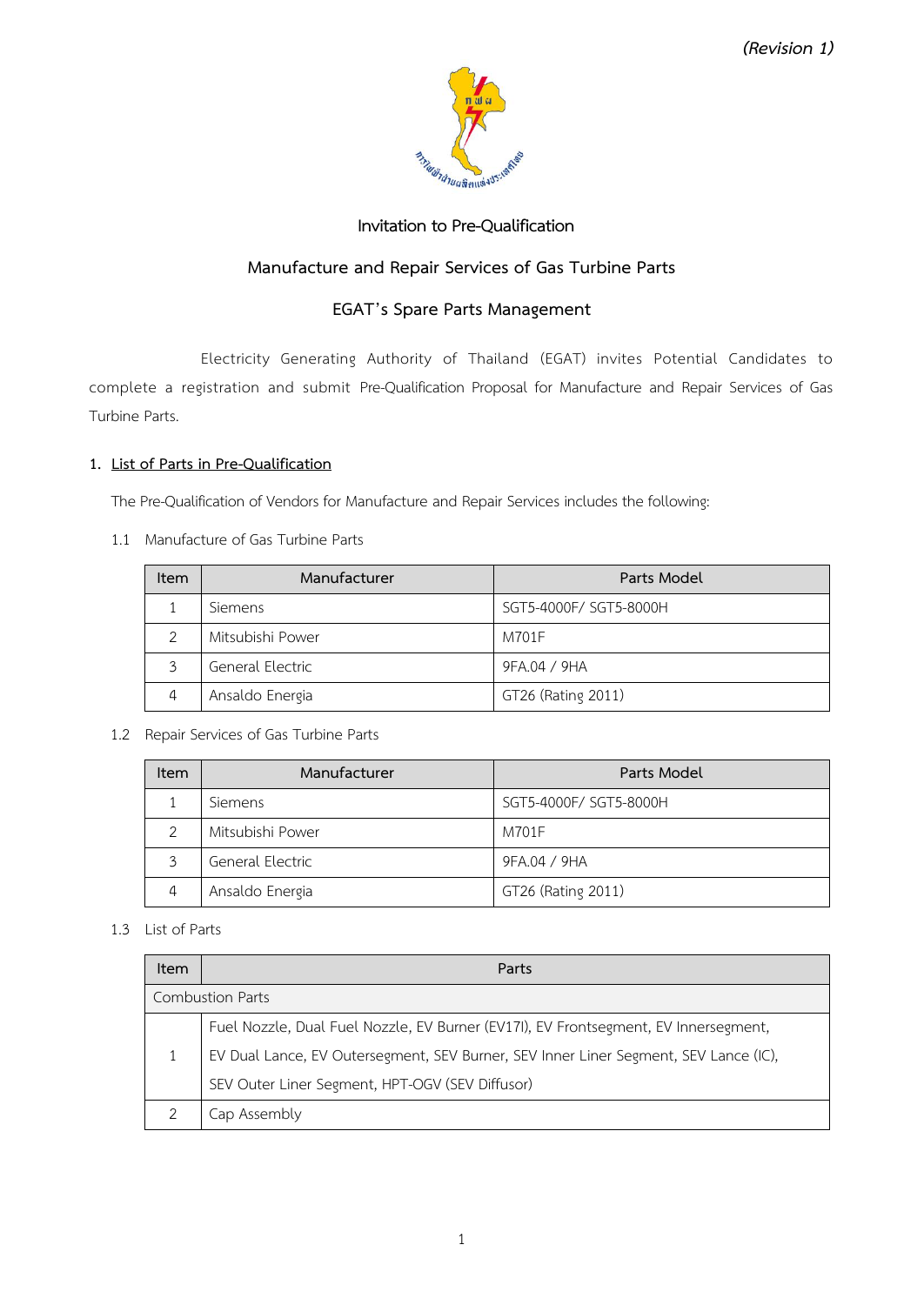| Item                     | Parts                                                                              |  |
|--------------------------|------------------------------------------------------------------------------------|--|
| $\mathfrak{Z}$           | Combustor Basket, Combustion Liner                                                 |  |
| 4                        | <b>Transition Piece</b>                                                            |  |
| Turbine Moving Parts     |                                                                                    |  |
| 5                        | <b>HPT Blade</b>                                                                   |  |
| 6                        | HPT Heat Shield                                                                    |  |
| $\overline{7}$           | HPT Vane                                                                           |  |
| 8                        | Turbine Moving Blade #1, 1st Stage Bucket, LPT Blade Row 1                         |  |
| $\overline{9}$           | Turbine Moving Blade #2, 2 <sup>nd</sup> Stage Bucket, LPT Blade Row 2             |  |
| 10                       | Turbine Moving Blade #3, 3rd Stage Bucket, LPT Blade Row 3                         |  |
| 11                       | Turbine Moving Blade #4, LPT Blade Row 4                                           |  |
| Turbine Stationary Parts |                                                                                    |  |
| 12                       | Turbine Stationary Blade #1, Vane #1, 1 <sup>st</sup> Stage Nozzle, LPT Vane Row 1 |  |
| 13                       | Turbine Stationary Blade #2, Vane #2, 2 <sup>nd</sup> Stage Nozzle, LPT Vane Row 2 |  |
| 14                       | Turbine Stationary Blade #3, Vane #3, 3rd Stage Nozzle, LPT Vane Row 3             |  |
| 15                       | Turbine Stationary Blade #4, Vane #4, LPT Vane Row 4                               |  |
| Guide Ring               |                                                                                    |  |
| 16                       | Guide Ring #1                                                                      |  |
| 17                       | Guide Ring #4                                                                      |  |
| 18                       | Packing Ring Assembly                                                              |  |
| Heat Shield              |                                                                                    |  |
| 19                       | Ceramic Heat Shield, Tiles                                                         |  |
| 20                       | Metallic Heat Shield                                                               |  |
| 21                       | Ring Segment #1, 1 <sup>st</sup> Stage Shroud                                      |  |
| 22                       | Ring Segment #2, 2 <sup>nd</sup> Stage Shroud                                      |  |
| 23                       | Ring Segment #3, 3 <sup>rd</sup> Stage Shroud                                      |  |
| 24                       | Ring Segment #4                                                                    |  |
| 25                       | Stator Heat Shield A (SHSA), B (SHSB), C (SHSC), D (SHSD)                          |  |
| 26                       | Rotor Heat Shield A (RHSA), B (RHSB), C (RHSC), D (RHSD)                           |  |
| Compressor Parts         |                                                                                    |  |
| 27                       | Inlet Guide Vane (IGV)                                                             |  |
| 28                       | Compressor Parts (Moving and Stationary)                                           |  |
| Others                   |                                                                                    |  |
| 29                       | Other main parts for Hot Gas Path Parts (Please specify)                           |  |